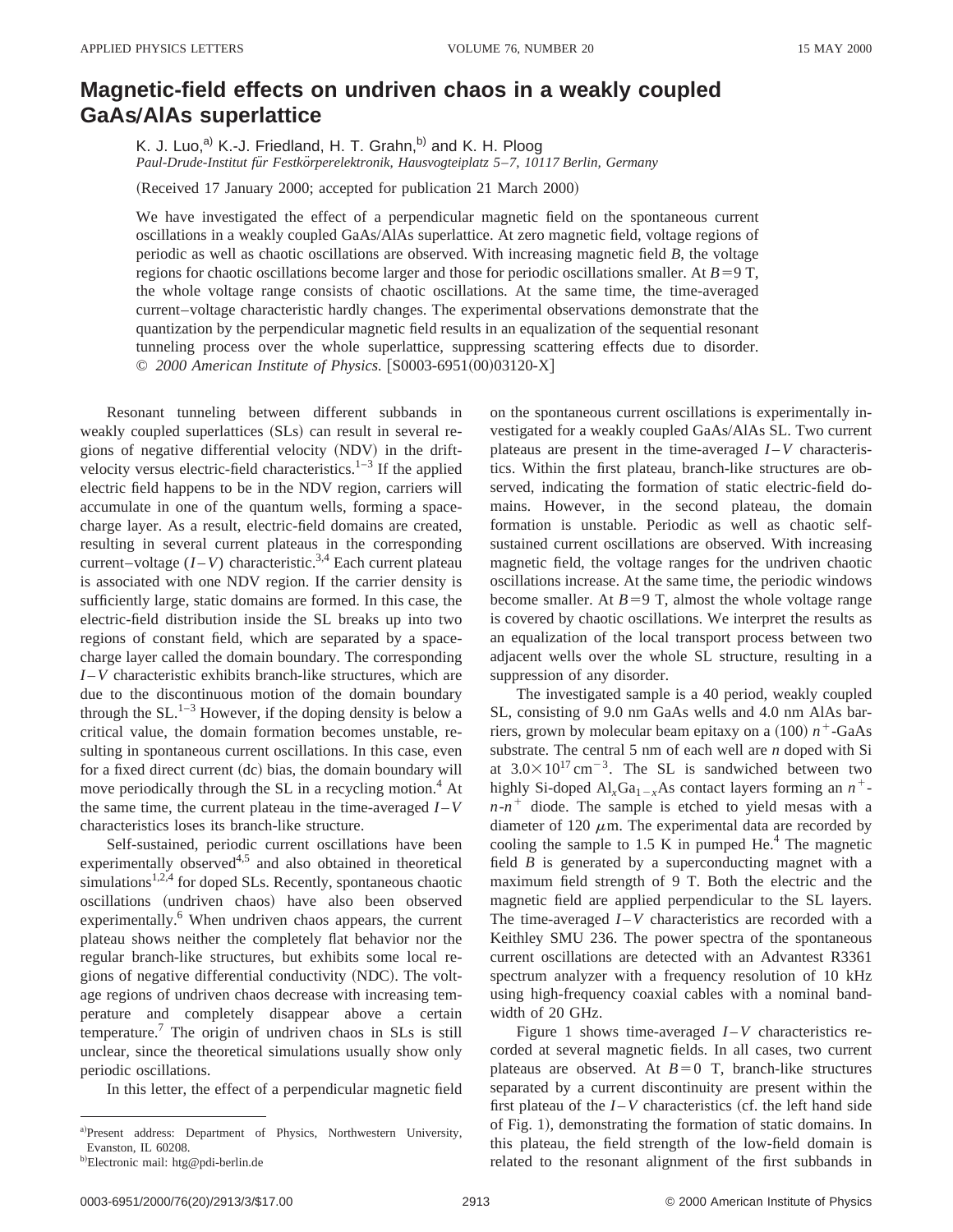

FIG. 1. Time-averaged  $I - V$  characteristics recorded at 1.5 K for  $B = 0, 6$ , and 9 T. The traces for voltages between 0 and  $-5.5$  V ( $-5.5$  and  $-10$  V) recorded at 6 and 9 T have been shifted upward by 50 and 100  $\mu$ A (0.5 and 1.0 mA), respectively.

adjacent wells, while the field strength of the high-field domain corresponds to resonant tunneling from the first into the second subband in adjacent wells.<sup>4</sup> The second plateau, shown on the right hand side of Fig. 1, does not show the typical branch-like structure of static domain formation. In this voltage range, the sample exhibits self-sustained current oscillations.4 In this current plateau, the low-field domain is related to resonant tunneling between the first and second subband, while the high-field domain is connected with resonant transfer between the first and the third subband or the X level in the AlAs barrier.<sup>4</sup>

The magnetic field influences the  $I - V$  characteristics of the first and second plateau in different ways. In the first plateau, where the domain formation is static, all current branches are well defined and separated by a current discontinuity. While the maximum current and the voltage spacing of the branches become more and more regular with increasing magnetic field as reported in Ref. 8, some branches at very small applied voltages gradually break up, e.g., the first branch at  $B=6$  and 9 T. As shown previously, the current discontinuity corresponds to the period-by-period discontinuous motion of the domain boundary through the SL.<sup>2,3</sup> In the second plateau of the  $I - V$  characteristics on the right hand side of Fig. 1, the effect of the magnetic field is much less pronounced. The sharp peak observed at  $B=0$  T just below  $-8$  V becomes smoother with increasing magnetic field. Apart from these small changes, the effect of the perpendicular magnetic field on the time-averaged *I* –*V* characteristics is negligible to that on the frequency spectra of the spontaneous current oscillations in the second plateau of the *I* –*V* characteristics, which we present in the following.

Figure  $2(a)$  shows the power spectra of the current oscillations and Fig. 2(b) the corresponding  $I - V$  characteristics recorded at zero magnetic field of the second plateau. Current oscillations are observed between  $-7.16$  and  $-8.78$  V, except in a very narrow voltage window from  $-7.18$  to  $-7.22$  V. Chaotic and periodic oscillations appear alternately with increasing dc bias. In the periodic windows, the power spectra consist of a discrete set of frequency peaks, which can be assigned to a fundamental frequency and its higher harmonics. In the chaotic windows, the power spectra



FIG. 2. Power spectra of the self-sustained oscillations (a) vs applied voltage and time-averaged  $I - V$  characteristic (b) recorded at  $B = 0$  T.

spread over the whole frequency range. At  $B=0$  T, the chaotic windows appear to be correlated with local regions of NDC in the time-averaged  $I - V$  characteristic in Fig. 2(b), while the periodic windows mostly occur in regions of positive differential conductivity (PDC).

For periodic oscillations, the motion of the charge accumulation layer consists of a recycling motion inside the SL, i.e., a new domain boundary appears inside the SL before the old one disappears near the contact. The low-field and highfield domain are still well developed, although their lengths and field strengths are also periodically oscillating due to the recycling motion of the domain boundary. The oscillation of the length of the two domains has been demonstrated in the theoretical simulations $1-4$  and also observed experimentally using time-resolved photoluminescence spectroscopy.<sup>5</sup> If the low- and high-field domains are not well established, the charge accumulation layer will be damped out, before it is fully developed. At the same time, a new accumulation layer can be generated due to the presence of the local NDC region. In this way, not necessarily a single domain boundary, but several space-charge layers can be present simultaneously inside the SL. If these space-charge layers are randomly generated and annihilated, chaotic oscillations can appear. The random appearance and disappearance of spacecharge layers has been theoretically shown to account for the presence of driven chaos in such SLs.<sup>9</sup>

When the magnetic field is turned on, the width of the chaotic windows increases as shown for  $B=6$  T in Fig. 3(a), i.e., for some voltages periodic oscillations are transformed into chaotic oscillations. Current oscillations can now be observed over the whole voltage range from  $-7.16$  to  $-8.80$ V, i.e., the static window between  $-7.18$  and  $-7.22$  V has disappeared. With further increase of the magnetic field to 9 T as shown in Fig.  $4(a)$ , the chaotic windows become very wide, covering almost the whole voltage region, where os-